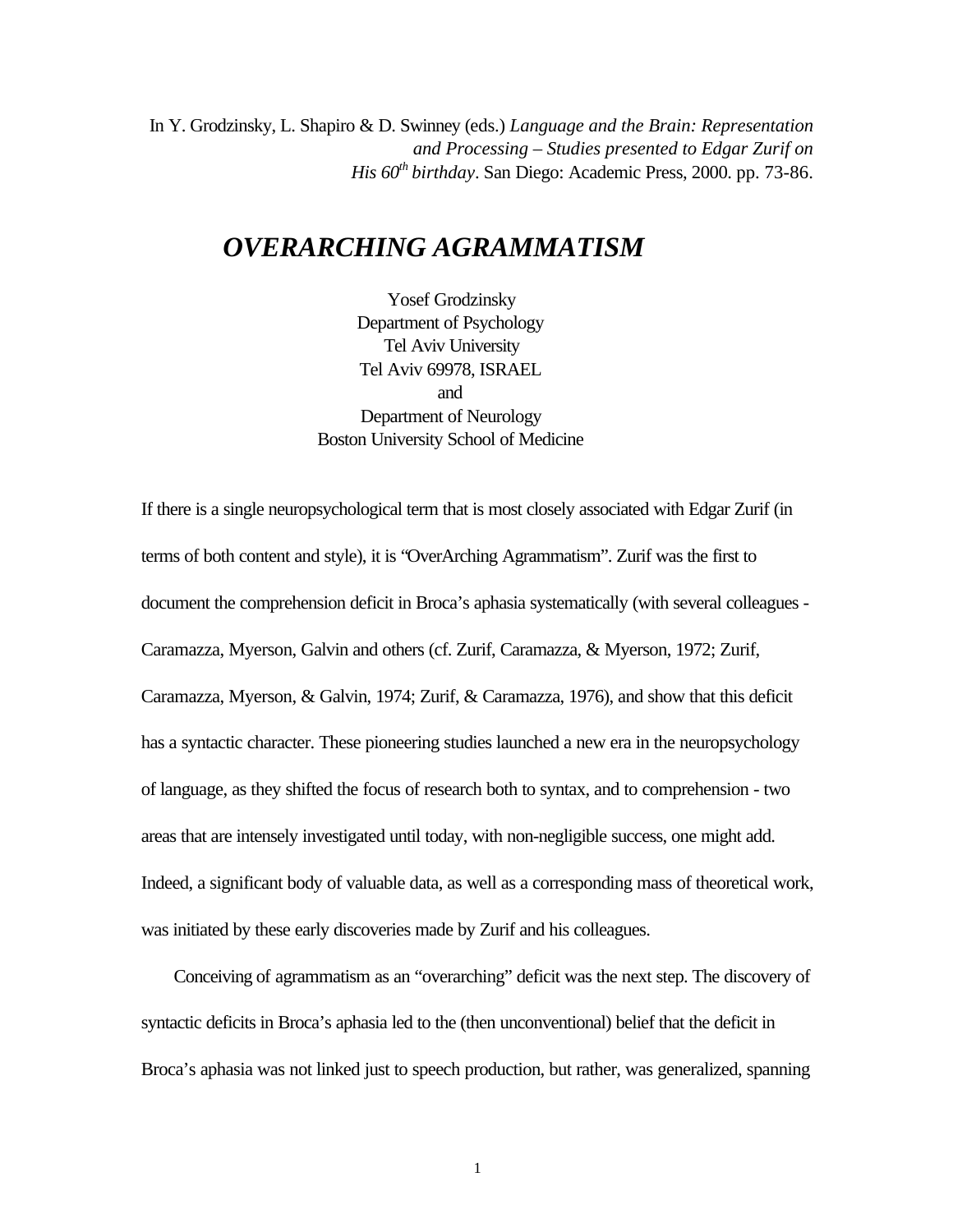all communicative activities or channels. Moreover, the new findings indicated that the correct descriptive vocabulary for the deficit was linguistic. Thus, if previous accounts of Broca's aphasia viewed it as a channel-specific disturbance (cf. Goodglass and Kaplan, 1973; Geschwind and Goodglass, 1976; Goodglass, 1976), the emerging position was that this syndrome manifests as a severe loss of syntax that cuts across all linguistic activities. This claim has an important consequence: it suggests that the neural tissue implicated in the deficit -Broca's area and its vicinity, were the neural substrate for human syntactic capacity. The underlying reasoning was not unsound: some had already believed that speech production in Broca's aphasia was syntactically impaired; now a syntactic impairment was discovered in comprehension as well. It thus followed, apparently, that the right unit of analysis for neuropsychologists of language was linguistic. On this view (argued for vigorously in Zurif, 1978 and Zurif, 1980), one must "redefine" the cerebral language centers, reject the activity-based account of the 19<sup>th</sup> century, according to which Broca's area subtends speech production; instead, a linguistic account is proposed, in which Broca's area is the home of syntactic resources, recruited both for production and comprehension. The linguistic deficiency in Broca's aphasia was, from now on, OverArching Agrammatism (henceforth OAA).

OAA was an innovative and interesting idea. Its appeal, moreover, was in its simplicity. New data from structured experiments that began coming in at the time (mostly from the work of Zurif and his colleagues), indicated that the modality-based account was not entirely true, and that receptive aspects of language were also implicated in Broca's aphasia. These data flew in the face of the traditional account, as they demonstrated that the functional deficits subsequent to damage to Broca's area is not restricted to productive aspects of language. A modality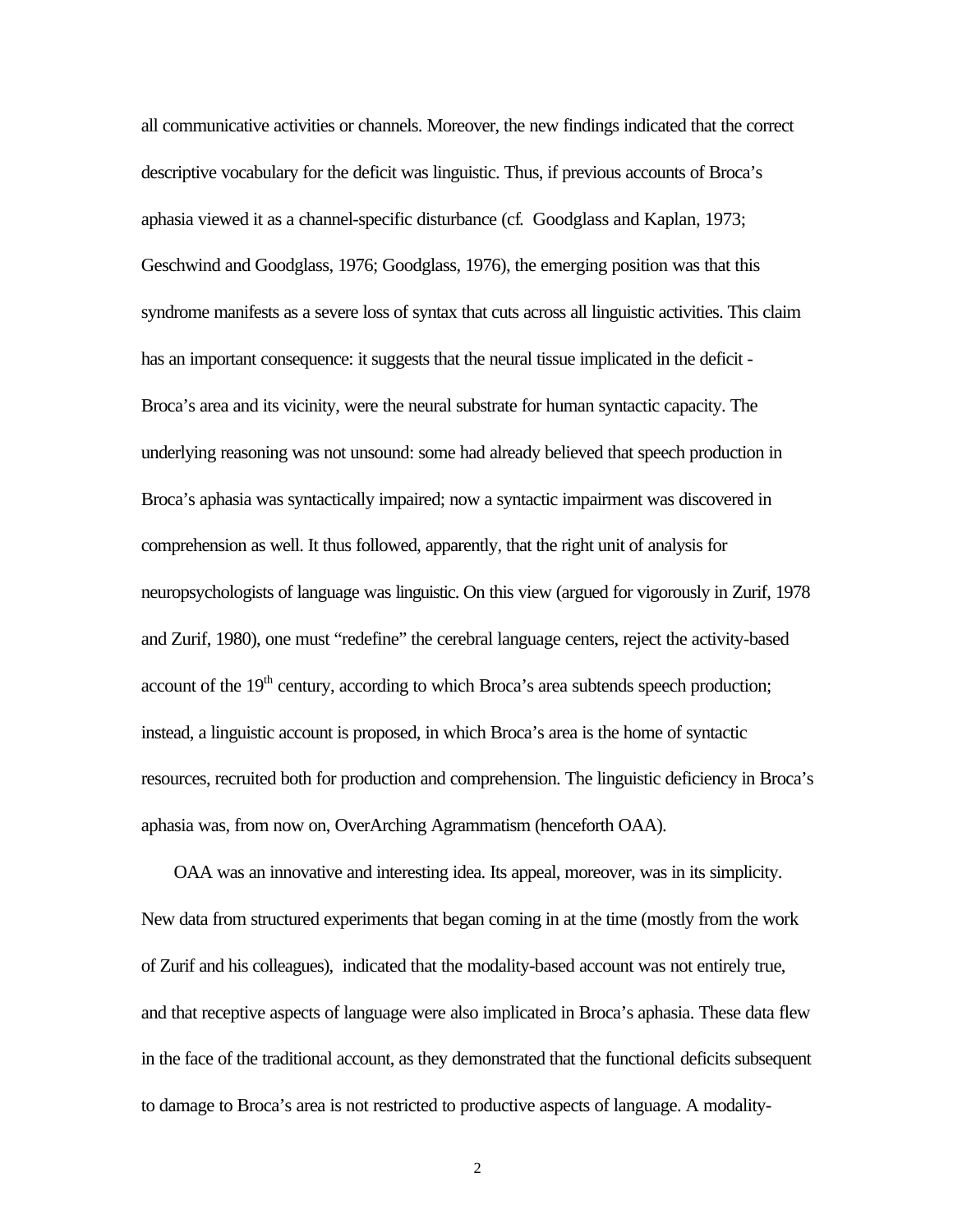based theory of the language centers had to give way to another, which was a proposal to view language as neurally represented, rather, according to linguistic levels. Syntax, on this view, was anterior, whereas the semantics was taken to be in and around Wernicke's area. A move towards "redefining" the cerebral language centers had begun (Zurif, 1980).

Yet there were problems with the new OAA account. First, apparent counterexamples were soon presented. Certain cases were reported, in which patients disruptions did not span all modalities. There were studies in which Broca's patients scored "poorly" on production tests, yet thrived when their receptive skills were examined (Miceli, Mazzucchi, Menn & Goodglass, 1983; Kolk, van Grunsven & Keyser, 1985). And though at least some of these were later discredited (Zurif, 1995), they seemed (at least initially) to indicate that the OAA could not cover all cases. Further, they served as a basis for those who later attacked the concept of syndrome-complex in neuropsychology, and argued that the patient category Broca's aphasia is incoherent (e.g., Caramazza, 1986), partially because of these apparent inconsistencies in the data.

Still, problems with OAA actually seemed to run deeper. To see that, we need to consider what it takes to be convinced of the validity of such an idea. Recall that by "OverArching Agrammatism" one meant a specific disruption in language processing, that did not just span all modalities; the pattern of selectivity in the disruption was expected to exhibit cross-modal uniformity. OAA, then, was taken to be roughly the following:

### (1) **OverArching Agrammatism (OAA)**

The language disruption in agrammatism (a) spans all modalities, (b) the selective pattern of impairment and sparing is identical cross-modally.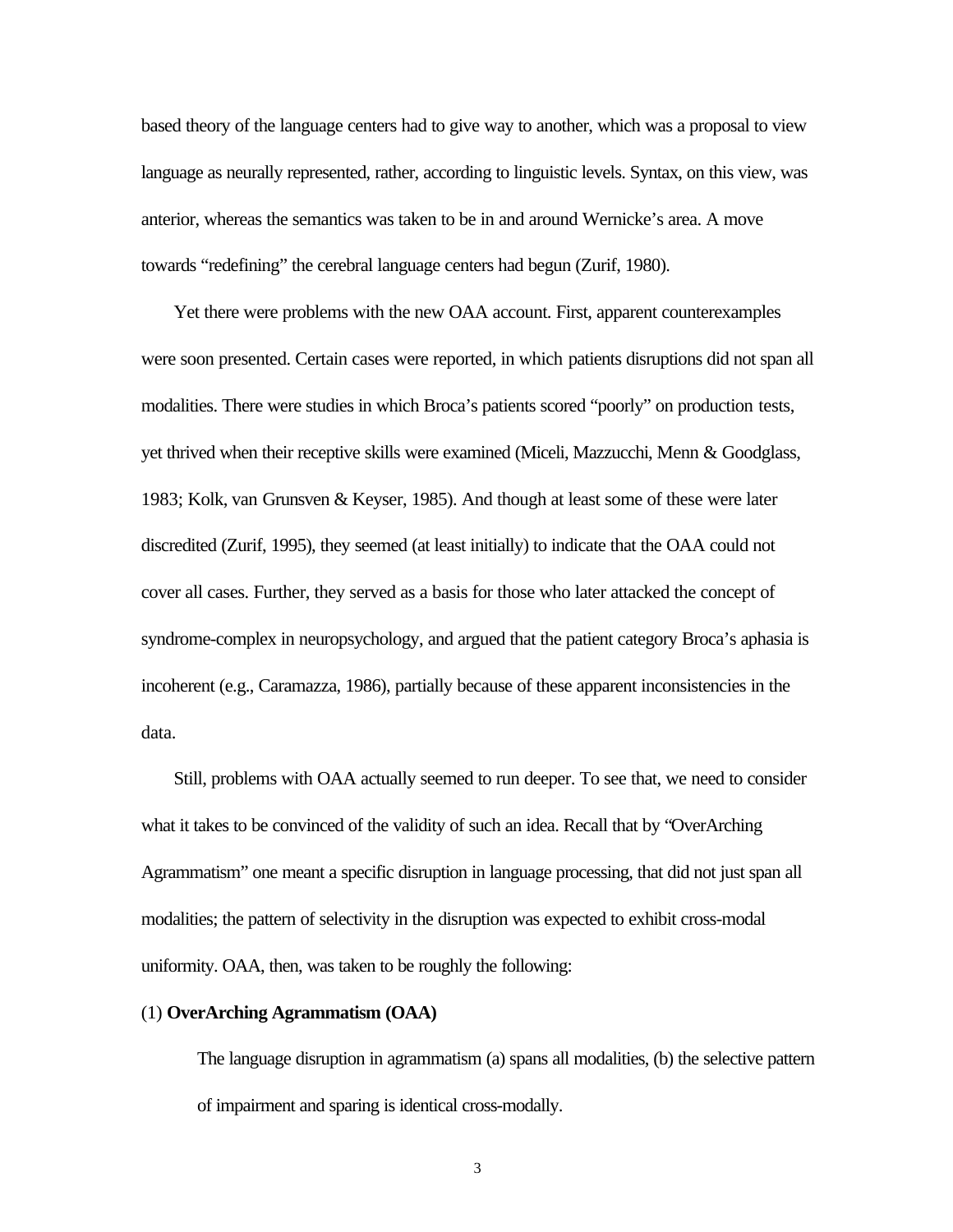Such a version of OAA underlay the psycholinguistic account of agrammatism of Bradley, Garrett and Zurif (1980). They proposed a comprehension/production parallelism, in that the deficit to both modalities involved Closed- vs. Open Class vocabulary items. Their account promoted a particular view of the mental lexicon, whose disruption manifests in OAA. Although this proposal was later abandoned for various reasons, it did meet the requirements posited by the OAA hypothesis: it purported to provide uniform cross-modal evidence regarding the selectivity of the aphasic deficit.

Bradley, Garrett and Zurif's account was based on meager empirical evidence: all they had available were spontaneous speech data in English, and one set of results from RT experiments that they ran with normal and aphasic subjects. Further, the linguistic basis of their account was rather shaky. Linguistic analyses of agrammatism that were proposed later, taken in conjunction with the massive body of experimental data that has since accumulated, enable us to evaluate the OAA account more seriously than ever before. Yet the type of data they considered underscored the existence of a receptive deficit in Broca's aphasia, and thus from that moment on, OAA was to be true or false not depending on a comprehension deficit *per se*, but rather, on the degree of similarity between it and the deficit in production. Based on the current state of the evidence, I propose to do such an evaluation below. My examination will consist of several steps: first, I will go over the current state of the art in studies of agrammatic speech production. Second, I will summarize the situation in the comprehension domain. Next, differences and similarities between the two will be examined, to evaluate the current validity of the OAA. Finally, I will try to look at points of connection.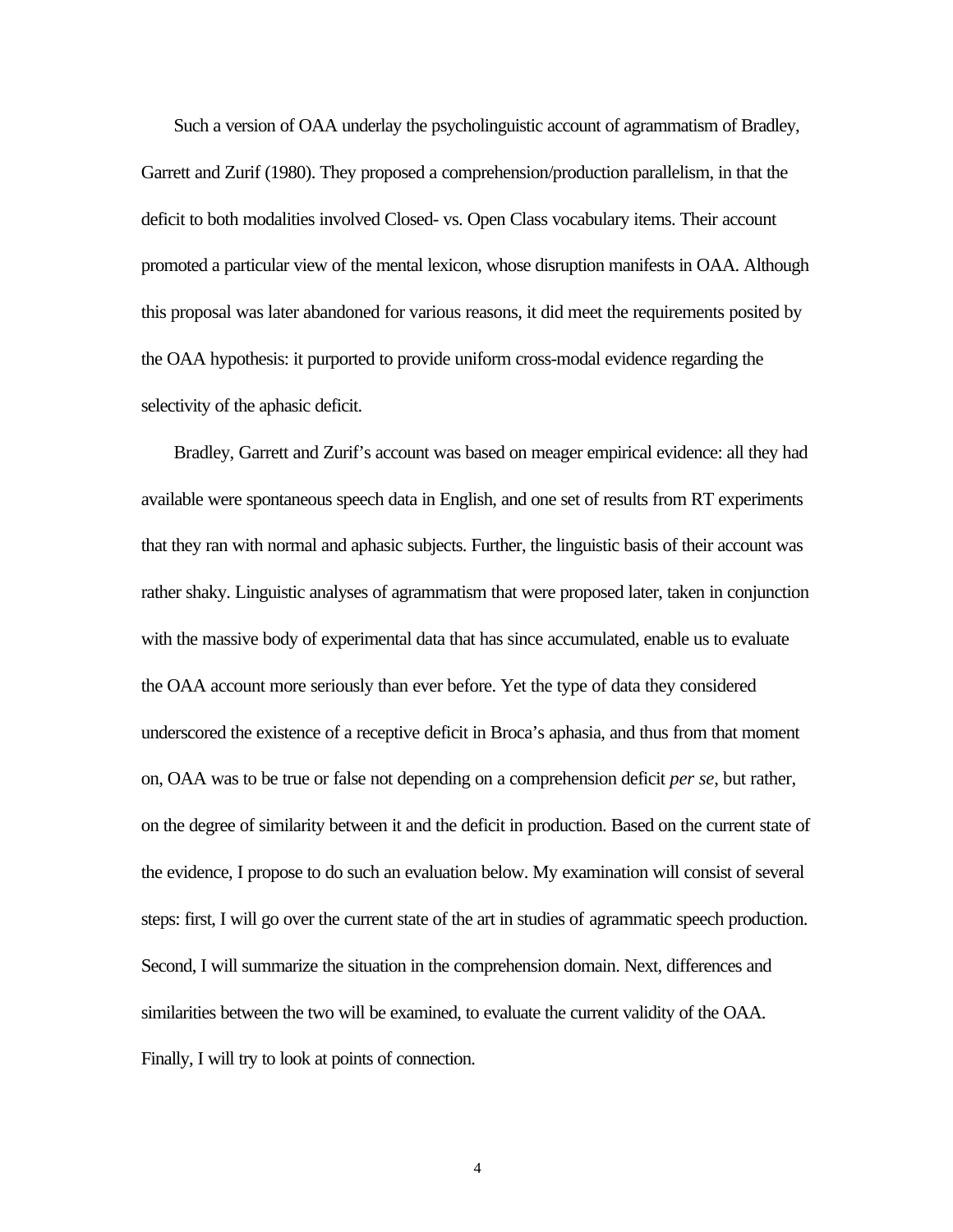# **2. PRODUCTION: a Tree-Pruning Hypothesis**

Consider the structural properties of the agrammatic speech production deficit: Recent investigations indicate that, contrary to traditional views, inflectional categories are not all equally impaired. Rather, it turns out that inflectional elements are impaired or preserved depending on their structural position on the syntactic tree. The first piece of evidence for this claim came about through a Hebrew speaking patient studied by Friedmann (1994), who was selectively impaired in the production of inflection: she had problems with tense, but not agreement. This finding runs contrary to common belief, according to which agrammatic aphasics have equal problems with all functional categories. Friedmann also showed, through a retrospective literature review, that cross-linguistic evidence goes in the same direction: a significant group of patients reported in the literature also showed impairment in tense but not agreement (Nespoulous et al. 1988, Miceli *et al*., 1989, Saffran, Schwartz and Marin, 1980) yet the opposite (impaired agreement but not tense) is never found:

| (2) | <i>Speaking English:</i> The kissthe lady kissedthe lady isthe lady and the |  |  |
|-----|-----------------------------------------------------------------------------|--|--|
|     | man and the lady kissing.                                                   |  |  |
| (3) | Reading French aloud:                                                       |  |  |
|     | target: Bonjour, grand-mere, je vous ai apporte'                            |  |  |
|     | good morning, grandma, I to-you have bring (pres.-perf.)                    |  |  |
|     | read: Bonjour, grand-mere, je <b>portrai</b> euh je /pu//zeda/ a-aporte'    |  |  |
|     | bring (future)                                                              |  |  |

Seeking to obtain a detailed error analysis, Friedmann then created a set of tests to track the exact nature of the impairment in tense versus agreement in speech production. The distinction made by the patients was especially important in light of recent developments in linguistic theory: the split inflection hypothesis (Pollock, 1989) proposes structural differences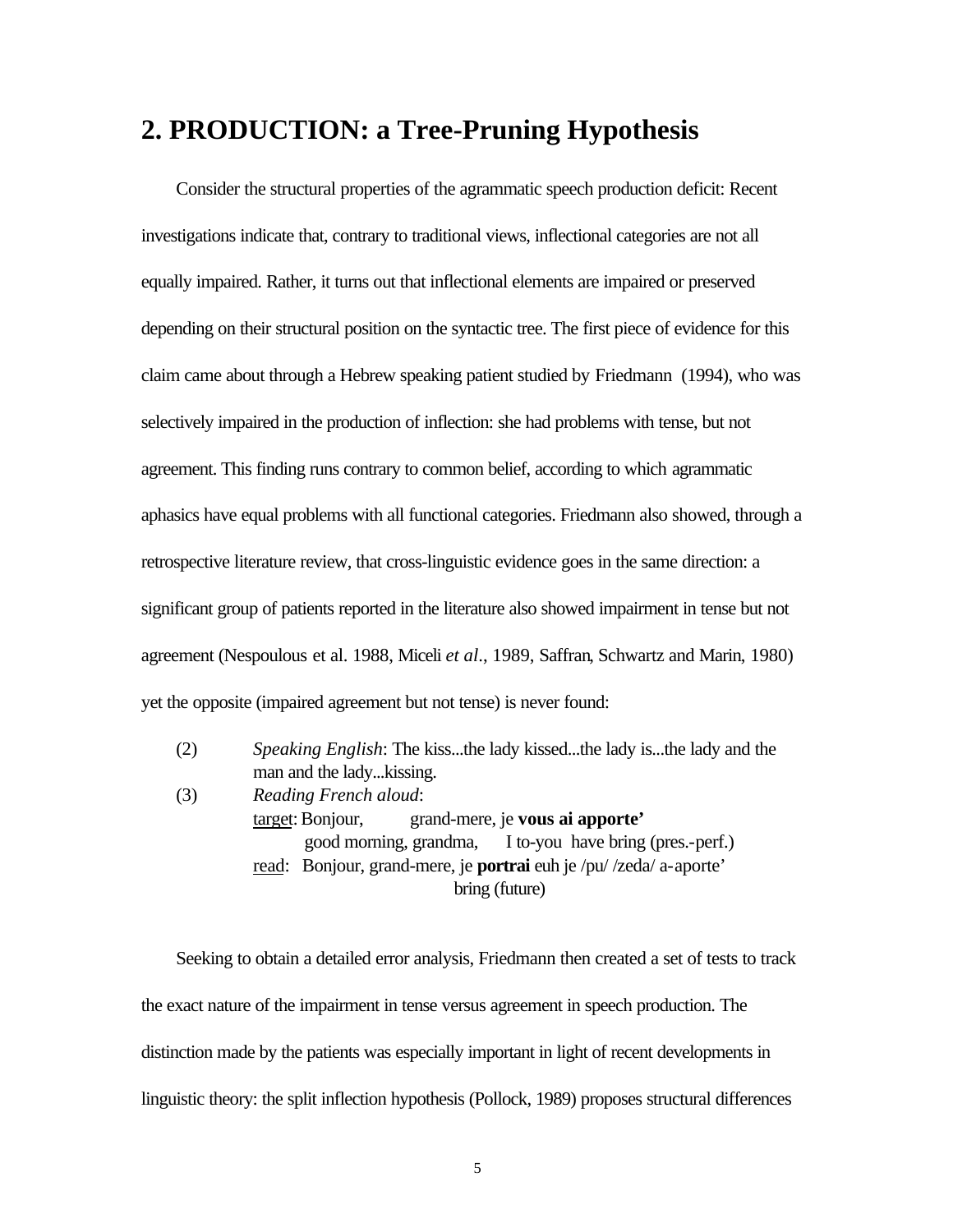between tense and agreement, and argues that they each form a distinct functional category. This hypothesis not only provides a powerful and precise descriptive tool, but also presents a host of related issues to be examined. So, the tests were first conducted on one patient (Friedmann, 1994; Friedmann & Grodzinsky, 1997) and then extended to a larger group of Hebrew and Arabic speaking patients (Friedmann, 1998, Friedmann & Grodzinsky, 1999):



The results were remarkable: While agreement was normal, tense was severely impaired, even though the patient's perception of time, as well as comprehension of temporal adverbs, was shown to be intact. Tense errors were mostly substitutions of inflection (with no prefered "unmarked" form), observed in repetition (25), and in completion (26) tasks. In (27) a numerical representation of error rates is presented:

(5) Target: ha'anashim **yixtevu** mixtav la-bank the-people write-**future**-3-m-pl letter to-the-bank Repeated: ha-anashim **katvu** mixtav la-bank the-people write-**past**-3-m-pl letter to-the-bank

(6) Target: axshav ata holex. etmol 'ata \_\_\_\_\_\_\_(expected: halaxta) now you go-pres-2-m-sg yesterday you \_\_\_\_ (go-**past**-2-m-sg) completed: axshav ata holex. etmol ata telex now you go-pres-2-m-sg. yesterday you go-**future**-2-m-sg. (7)

| <b>Agreement Errors</b> | Tense Errors |  |
|-------------------------|--------------|--|
|                         |              |  |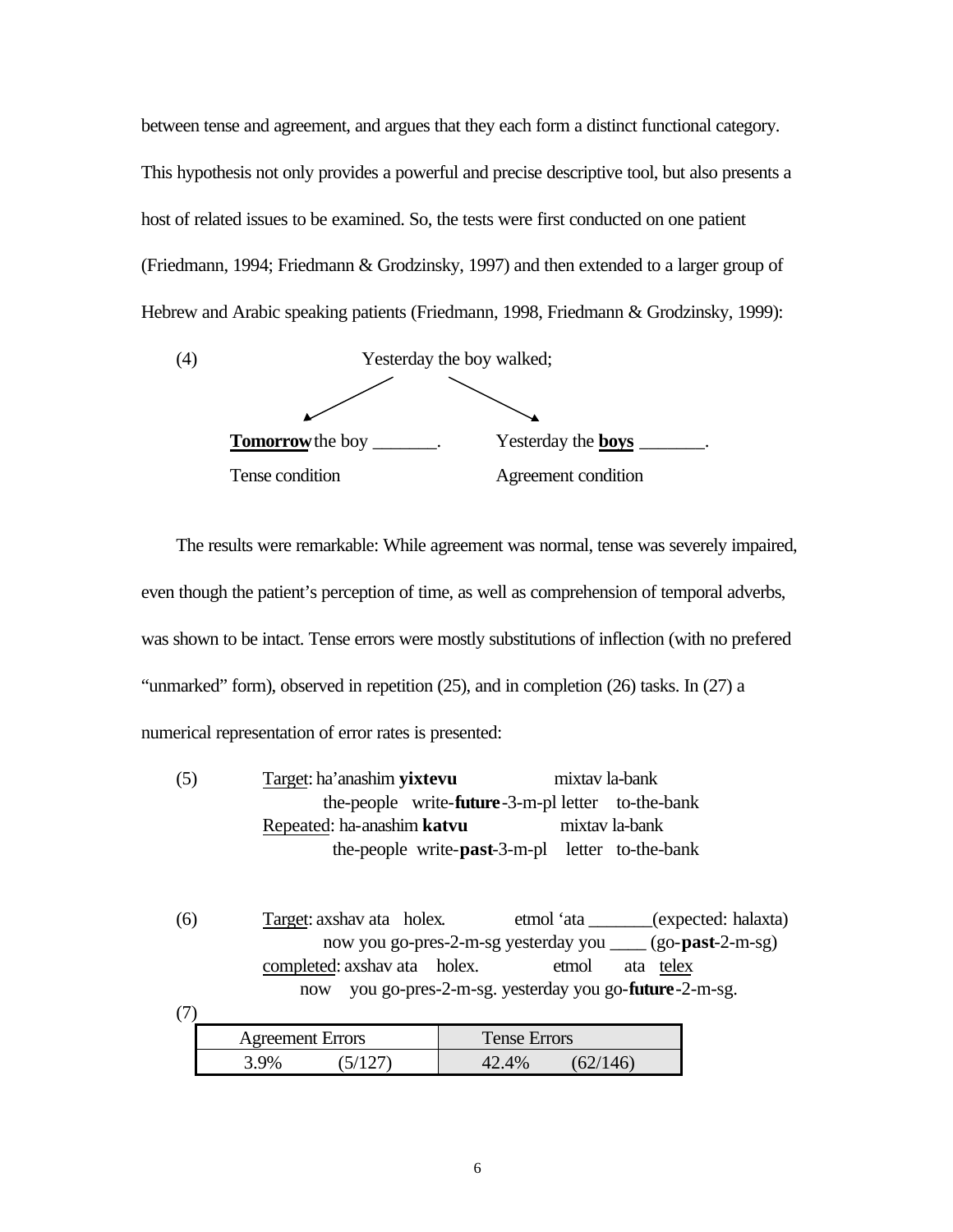This dissociation suggests a deficit that implicates tense, but not agreement features. This, in itself, is new, for agrammatic aphasia has always been thought to implicate all functional elements equally, and the striking asymmetries we observe appears to have been overlooked.

Further, the impairment touches on a cluster of syntactic properties related to the Tense node (according the split-inflection hypothesis), which are also disrupted: Observed are subject omissions, difficulties with copulas, and specific word order problems that pertain to nodes in the syntactic tree that are beyond the Tense node, but nothing below this node is impaired. Moreover, the impairment is associated with problems in yet higher parts of the tree (CP). As a result, questions and embedded clauses are nonexistent or completely ill formed.

By contrast, other properties that are related to Agreement, and lower parts of the tree, are left intact. The distinction that linguists have posited receives direct neurological support. Moreover, the disruption affects the tree from the Tense node and above, and leaves whatever is below it intact.

This rather rich cluster of cross-linguistic facts has led to a description of agrammatic speech production that is stated over trees, not elements. That is, unlike every previous statement, which looked at functional elements regardless of their position in the sentence, the currently available data lead to the view that agrammatic aphasic patients produce trees that are intact up to the Tense node and "pruned" from this node and up (Friedmann, 1994; Friedmann & Grodzinsky, 1997):

(8) Tree-Pruning Hypothesis (TPH, Friedmann & Grodzinsky, 1997 *simplified)*: Broca's aphasics cannot represent T; higher branches of the tree are pruned.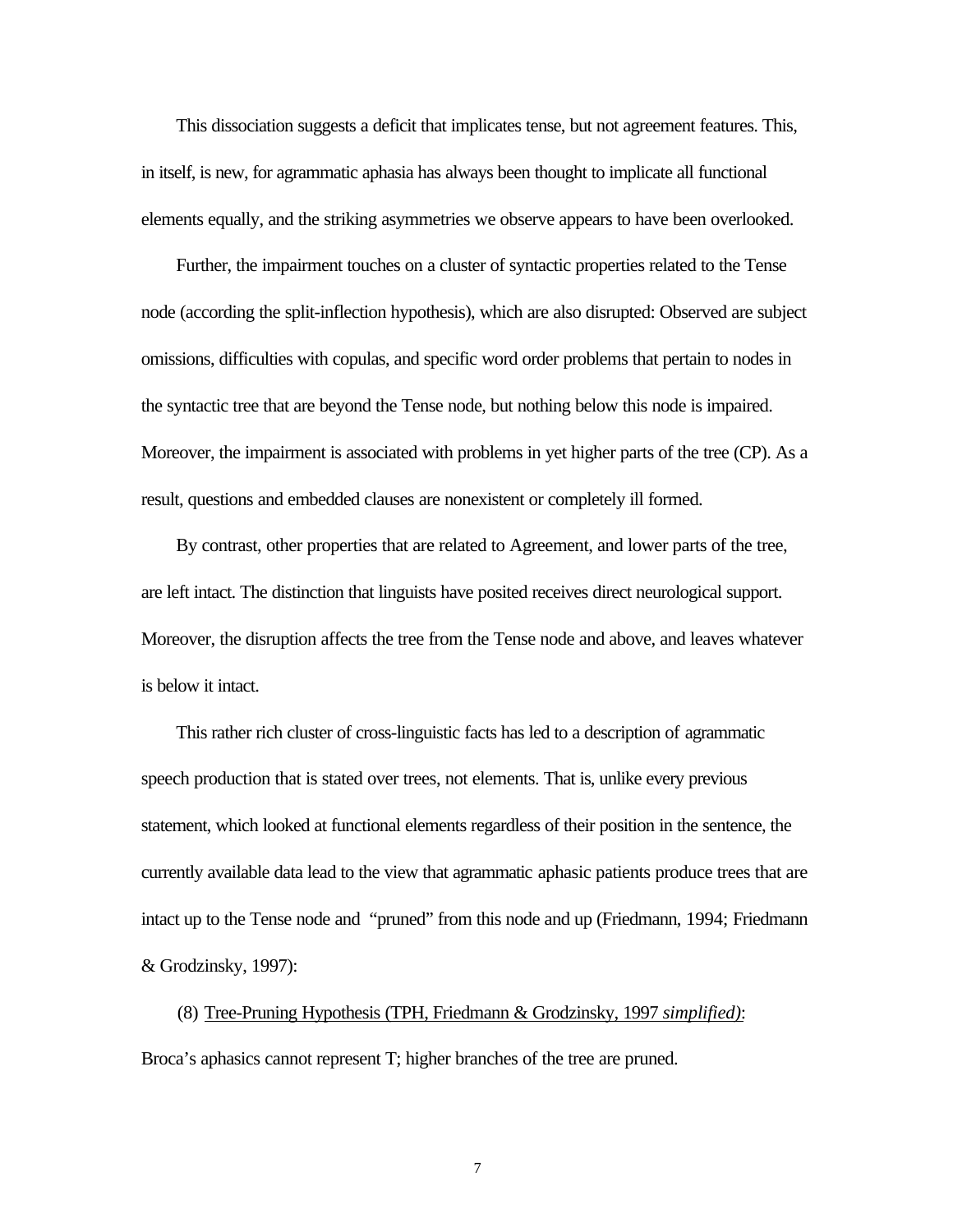

Interestingly, this claim receives empirical support from yet another direction: there is a salient cross-linguistic difference in the production of verbs by Broca's aphasics. In English, the speech output of Broca's aphasics contains verbs that are bare stems, yet these are in their proper position in the sentence - always after the subject. In verb-second  $(V2)$  languages (e.g., Dutch, German), however, where inflected verbs undergo movement, the situation is different. In these languages verbs start out in sentence-final position (see Koster, 1975; den Besten, 1983, but see Zwart, 1993 for a different analysis), and must raise to pick up its tense features, and the result is SVO order. A non-finite verb in a main clause (for instance, in a clause that contains an inflected auxiliary), will remain in final position, and its finite counterpart will be in second position. In a patient whose syntactic tree is pruned, verbs will fail to raise, and the result will be as is observed in Dutch: in aphasic speech verbs in main clauses not only appear uninflected, but also, are in sentence final position, resulting in ungrammatical strings (Kolk & Heeschen, 1992; Bastiaanse & Van Zonnenfeld, 1998; Friedmann, 1998). Dutch agrammatics make no errors on infinitives in subordinate clauses, but have major difficulties with inflecting main verbs, which they mostly produce not only as infinitives, but, critically, in final position.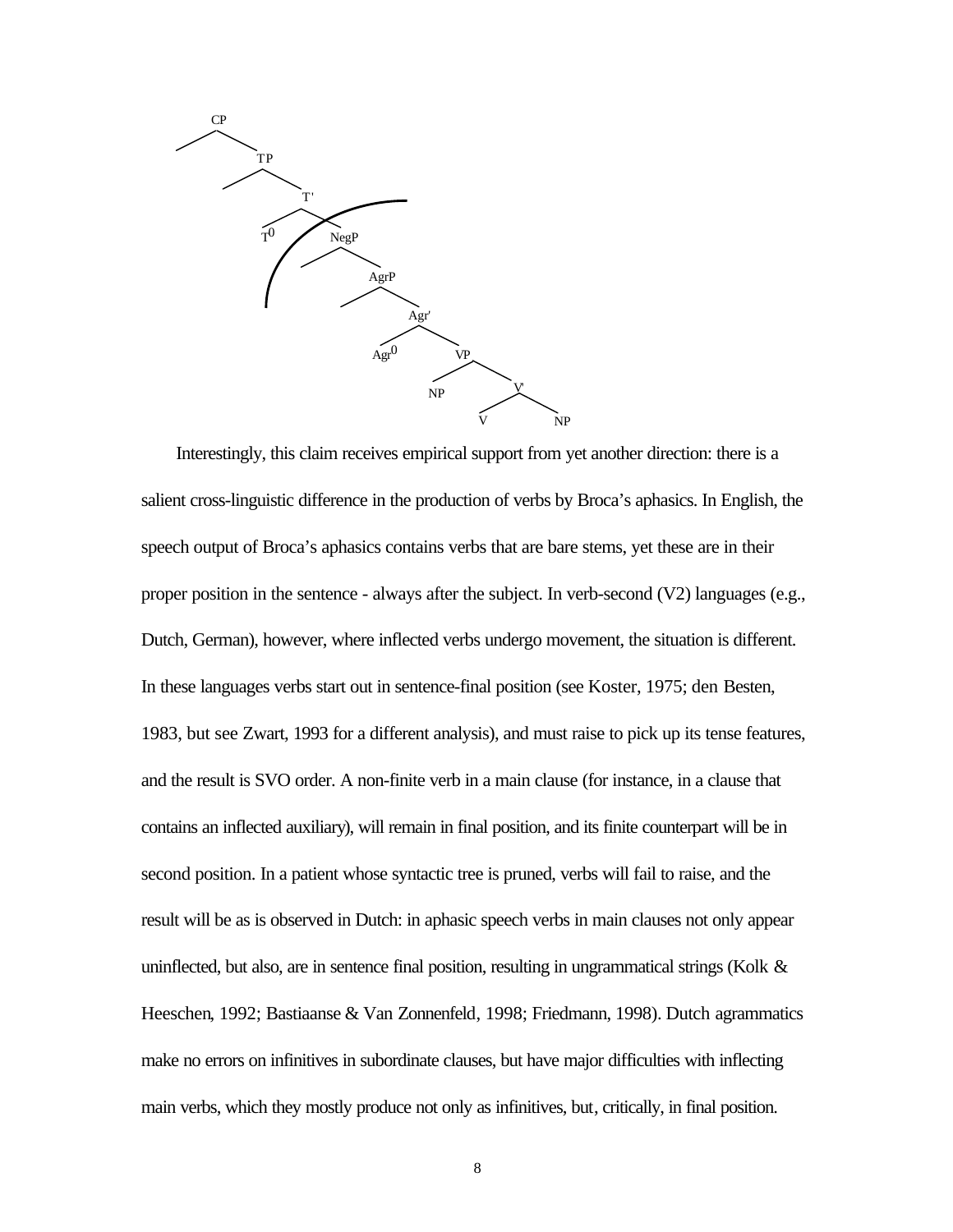So, in sum, the deficit in speech production in Broca's aphasia is strongly linked to structural factors: they fail to represent parts of the syntactic tree from a certain node up, and given that these underspecified nodes usually house inflectional categories, it was believed, until recently, that all inflections are impaired; the current cross-linguistic evidence, however, suggest a partial deficit as described above. Next, we will examine comprehension patterns in Broca's aphasia, and see whether these parallel those in production. As we have seen, for the OAA to be true, such a parallelism is a must.

## **3. RECEPTIVE ABILITIES: A RESTRICTIVE TDH**

A syntactic deficit to receptive abilities on Broca's aphasia has been shown time and again over the past three decades. That there is selectivity within the syntax is a more recent claim. Thus Caramazza & Zurif's (1976) attempted to ascribe "asyntactic comprehension" to these patients, which implied a total loss of syntax. This suggestion, which gave rise to OAA, was clearly too strong. It was only later experimentation that indicated that the impairment was not as widespread: certain syntactic structures gave rise to normal comprehension, whereas others were impaired. The issue has been the stability of these pattern, and their precise description. As matters currently stand, the comprehension patterns of Broca's aphasics appear stable; moreover, it may very well be that cases whose comprehension had previously been thought to be deviant (like the apparent counterexamples to OAA that are mentioned above) in fact conform to the pattern, in that they fall within the allowable variation (cf. Grodzinsky, Pinango, Zurif & Drai, in press). As this pattern is currently described, the deficit mainly affects syntactic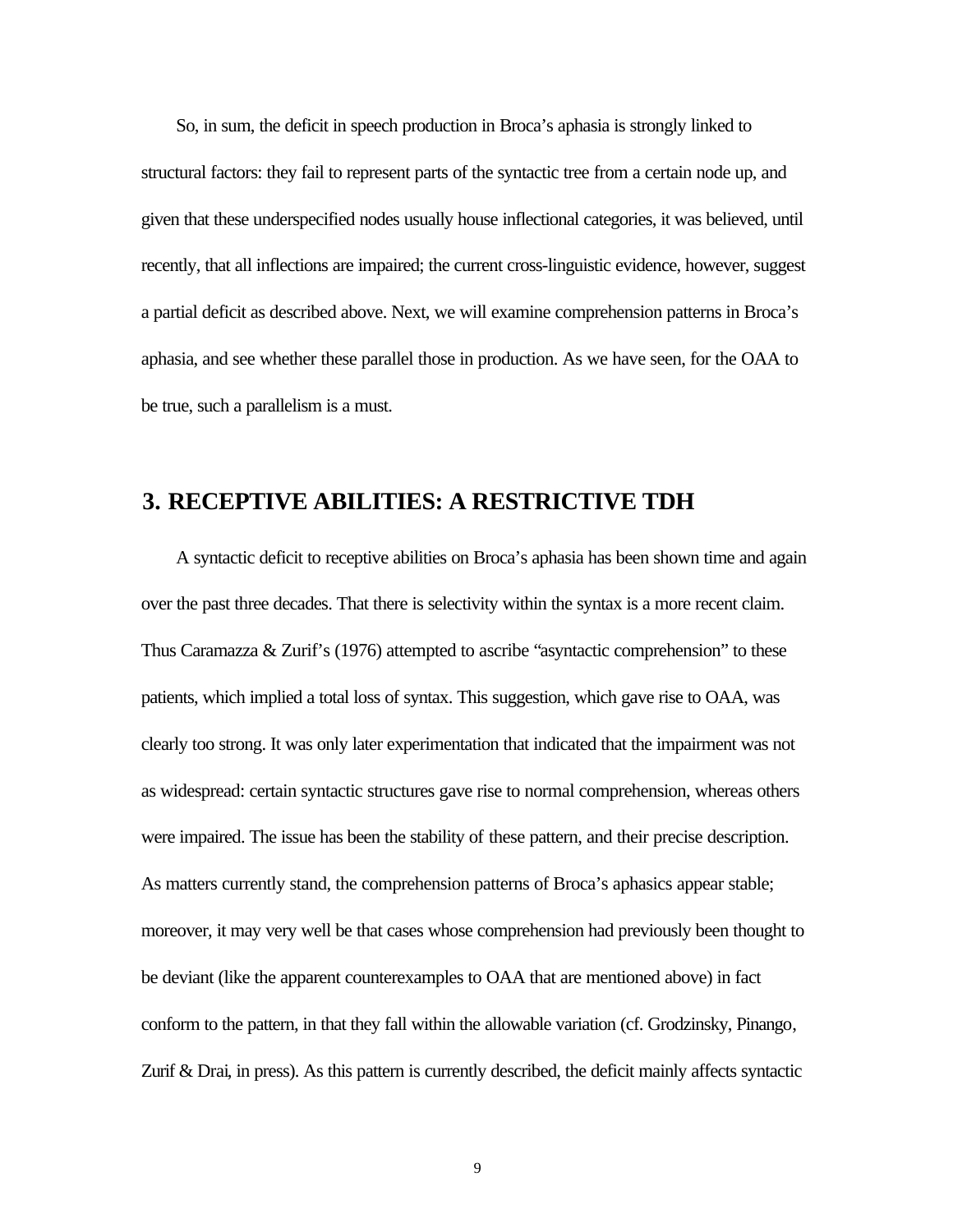movement. That is, patients mostly fail (a) to comprehend movement-derived structures (Grodzinsky, 1986; 1990; 1995); (b) to detect violations of grammaticality when movement rules are involved (Grodzinsky & Finkel, 1998); and (c) to properly process movement derived structures on-line (Zurif, Swinney, Prather, Solomon & Bushell, 1993 Swinney & Zurif, 1995). In (9), some examples of the comprehension performance of these patients are presented, according to level of performance for the group (cf. Grodzinsky, Pinango, Zurif & Drai, 1999, for discussion of this issue):

|      | Construction type                                           | Performance level   |
|------|-------------------------------------------------------------|---------------------|
| (9)  | a. The girl pushed the boy                                  | above chance        |
|      | b. The girl who pushed the boy was tall <i>above chance</i> |                     |
|      | c. Show me the girl who pushed the boy                      | <i>above chance</i> |
|      | d. It is the girl who pushed the boy                        | <i>above chance</i> |
|      | e. The boy was interested in the girl                       | <i>above chance</i> |
|      | f. The woman was uninspired by the man                      | <i>above chance</i> |
| (10) | a. The boy was pushed by the girl                           | <i>chance</i>       |
|      | b. The Boy who the girl pushed was tall                     | <i>chance</i>       |
|      | c. Show me the boy who the girl pushed                      | chance              |
|      | d. It is the boy who the girl pushed                        | chance              |
|      | e. The woman was unmasked by the man                        | chance              |
|      |                                                             |                     |

These experimental results (pooled from a large body of studies) speak against the

"asyntactic comprehension" account. They suggest, rather, that while a syntactic deficit exists, it is partial. For details, see Grodzinsky (1995). Here, just a summary statement will be presented: given that the constructions in (10) are derived by a movement rule, the following account has been proposed (a revision of the Trace-Deletion Hypothesis - TDH, Grodzinsky, 1986, 1990):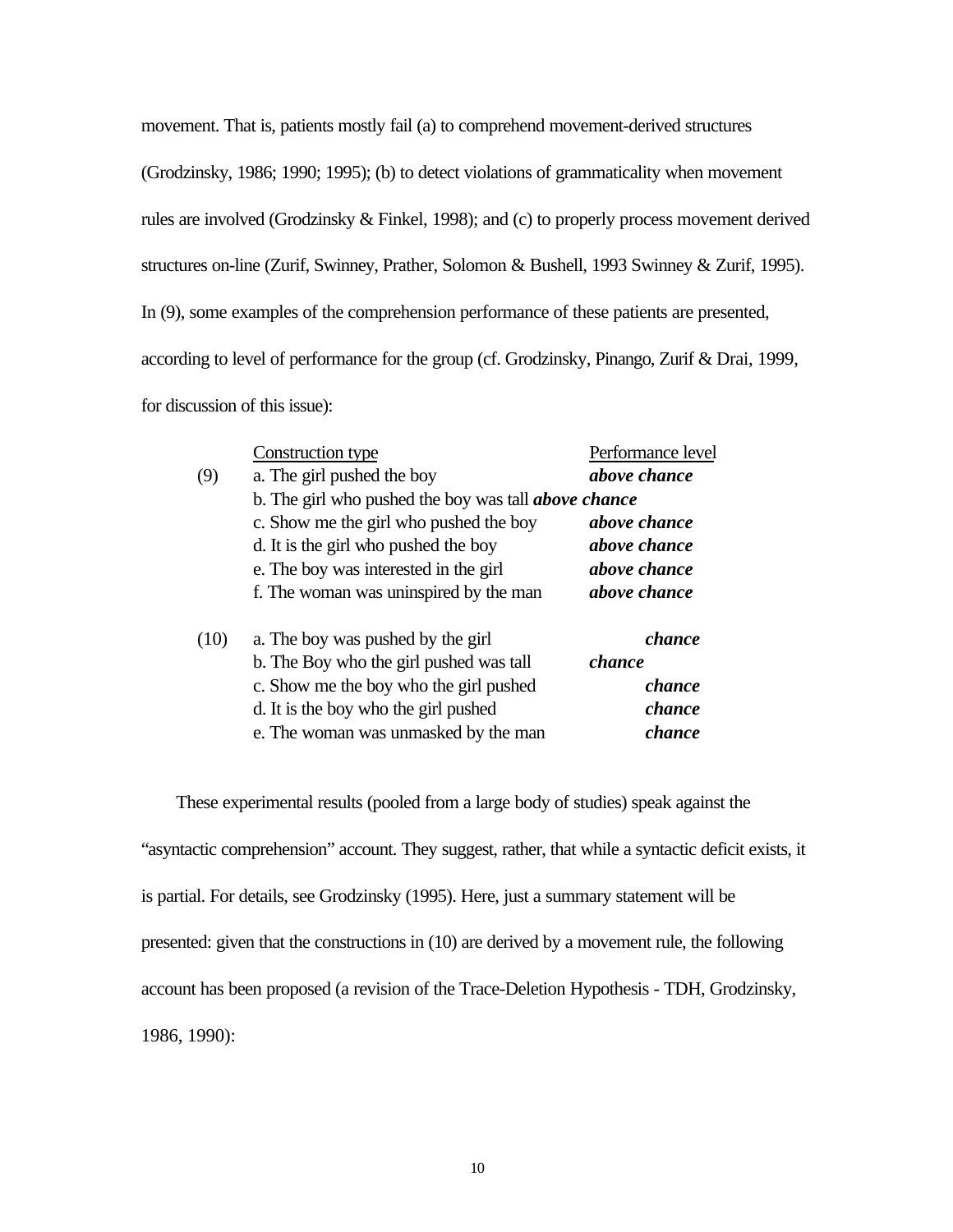(11) Trace Based Account (TBA, Grodzinsky, 1995):

 a. *Trace Deletion*: Traces in *J*-positions are deleted from agrammatic representation

> b. *R(eferential)-strategy*: Assign a referential NP a role by its linear position iff it has no *J*-role.

This proposal is corroborated by several types of results. Consider, first, comparisons with scores obtained from Broca's aphasics in a language with a different phrasal geometry. If the account would hold there, its generality would be significantly greater. Japanese is one such test case, as it has a different basic word-order when compared to English ( SOV vs. SVO). Further, its interaction with transformational movement is orthogonal to the active/passive distinction: it has two types of active sentences and two types of passives - each with a movement-derived version (non-scrambled for active (12a), direct for passive(13a)) , and a version that is not (scrambled (12b) for active and indirect (13b) for passive). Hagiwara has documented the comprehension skills of these patients systematically, and showed that movement is the decisive factor determining their comprehension (cf. Grodzinsky, 1998 for analysis). The Japanese data are in (12)-(13):

| (12) |      | Japanese Active:                                               |                                |
|------|------|----------------------------------------------------------------|--------------------------------|
|      |      | a. Non-scrambled (basic):                                      |                                |
|      |      | Taro-ga Hanako-ni nagutta                                      | <i>above chance</i>            |
|      |      | -NOM -ACC hit                                                  |                                |
|      |      | Taro hit Hanako                                                |                                |
|      |      | b. Scrambled (movement-derived):                               |                                |
|      |      | <b>Hanako</b> <sub>i</sub> -o Taro - ga $t_i$ nagutta          | <i>chance</i>                  |
|      | (13) | Japanese Passive:                                              |                                |
|      |      | a. Direct (movement-derived):                                  |                                |
|      |      | <b>Taro</b> $_{i}$ -ga Hanako-ni $t_{i}$ nagu- <i>rare</i> -ta | chance                         |
|      |      | -NOM - ACC hit-PASS-PAST                                       |                                |
|      |      | Taro was hit by Hanako                                         |                                |
|      |      | b. Indirect (not derived):                                     |                                |
|      |      | Okaasan-ga musuku-ni kaze-o                                    | hik-are-ta <b>above chance</b> |
|      |      | mother-NOM a son-by a cold-ACC catch-PASS-PAST                 |                                |
|      |      |                                                                |                                |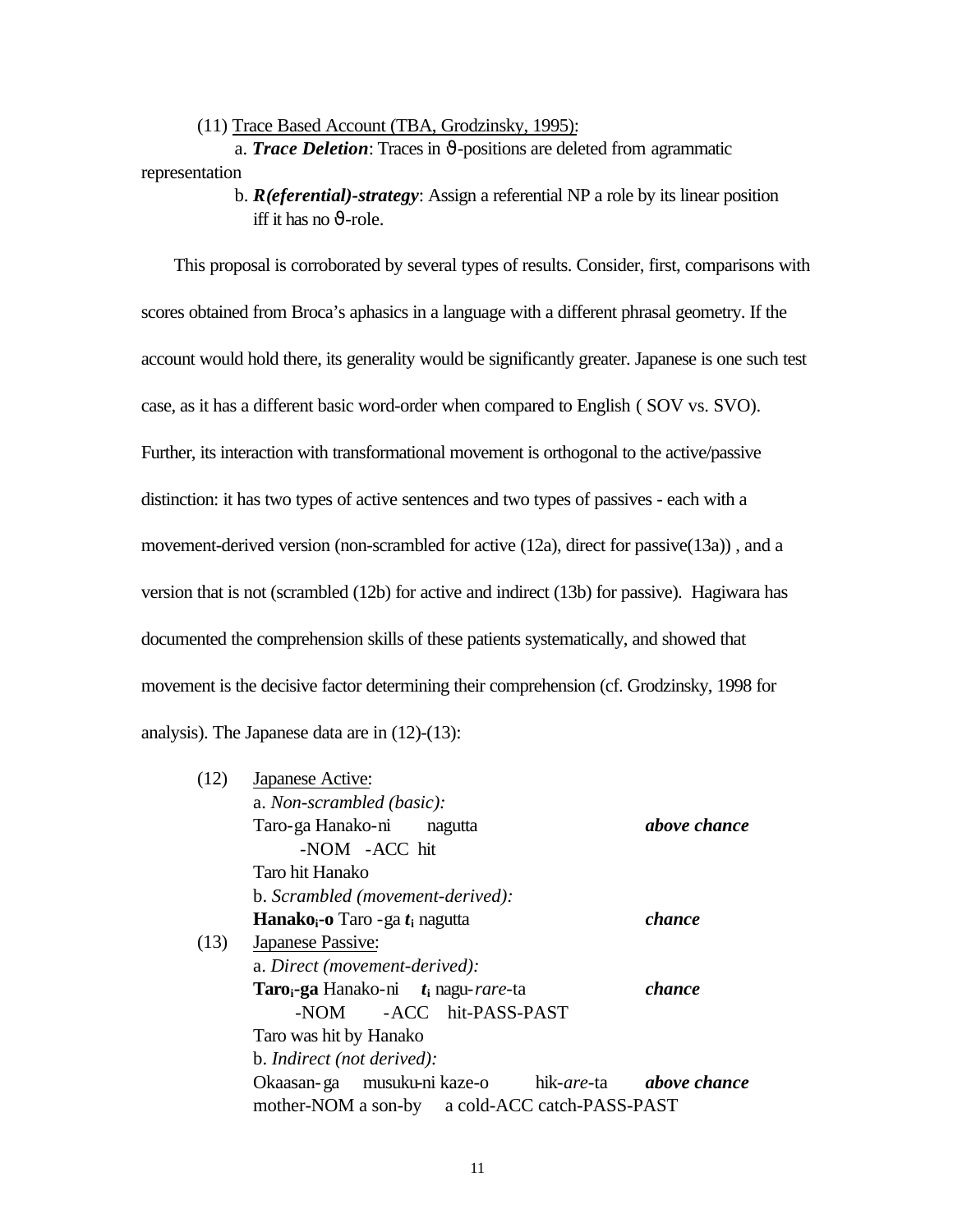#### Mother had (her) son catch a cold on her

These results provide an important cross-linguistic angle to the account, and strengthen it significantly. Next, our cross-linguistic account is further fortified with evidence that shows its inter-task generality: in Grodzinsky & Finkel (1998) we tested some predictions of the TBA to grammaticality judgment. The leading idea of this study was that, if traces of movement are deleted from syntactic representations, then any task that critically relies on these constructs will reveal the deficit. Thus, we presented the patients with judgments such as those in (14)-(15). In order to be able to see that the strings in (14) are ungrammatical, a subject must know that the relationship between the (bolded) antecedent and the trace (*t*) is illicit. But for that, the trace must be represented. Our patients failed at this task. By contrast, they were successful in detecting ungrammaticality in other, analogous cases, in which traces were not involved, such as those in  $(15)$ .

| (14) | a. * <b><i>John</i></b> seems that it is likely $t$ to win |
|------|------------------------------------------------------------|
|      | b. * <i>Which woman</i> did David think that $t$ saw John? |
|      | c. *I don't know <i>what</i> who saw <i>t</i>              |
| (15) | a. *Who did John see Joe?                                  |
|      | b. *Who John saw Joe?                                      |
|      | c. *The children sang the football over the fence          |
|      | $d.$ *The children threw                                   |
|      |                                                            |

These results provide an important angle on the TBA, corroborating the claim that tracedeletion is a proper characterization of Broca's receptive skills through a study of grammaticality judgment. Next, a real-time perspective is in order. It is by now well established that normal language users demonstrate trace-antecedent relations in real-time tasks (e.g., Stowe, 1986; Swinney *et al*., 1988; Bever & McElree, 1988; McDonald, 1989; Swinney and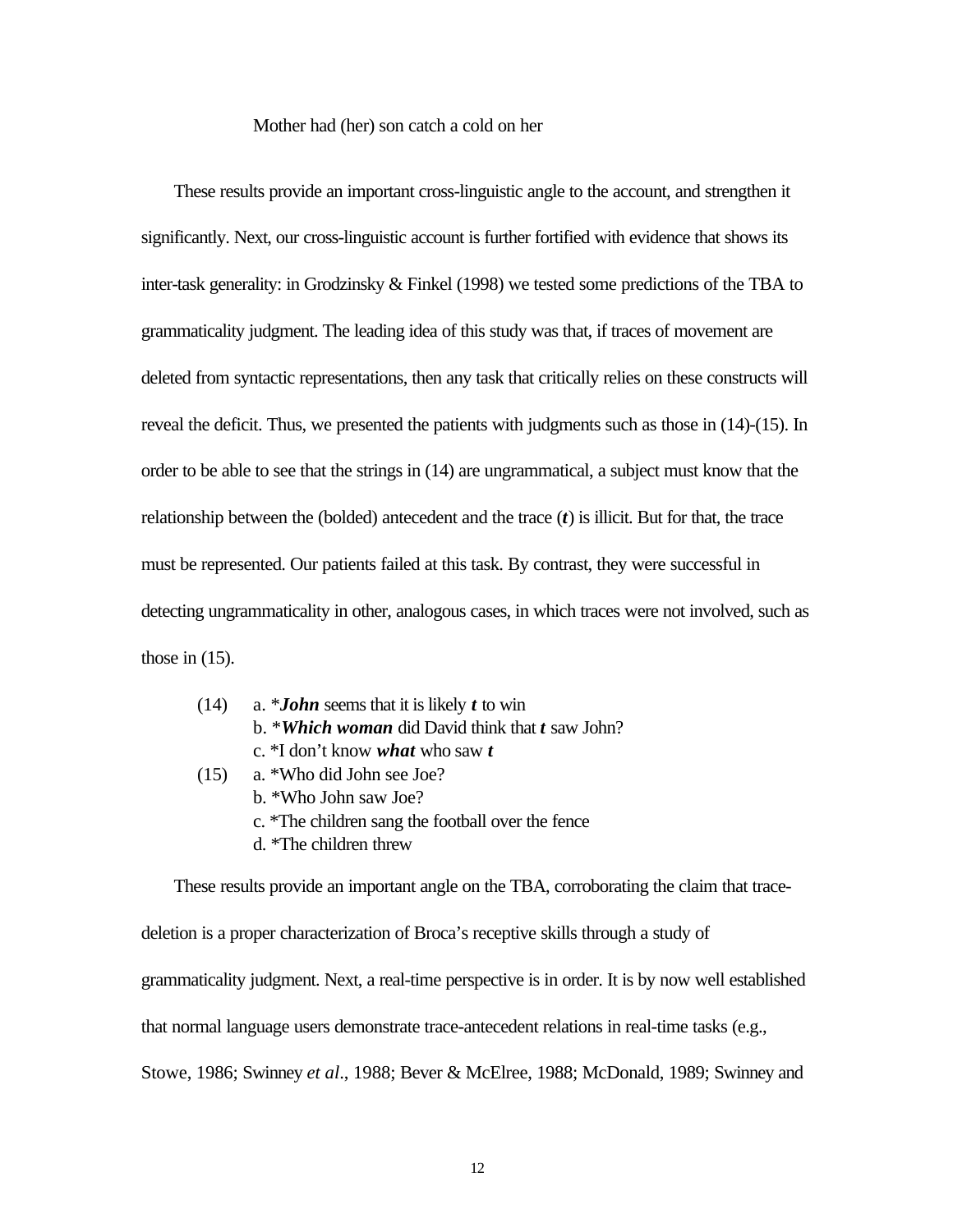Zurif, 1995). The typical experiment exploits priming effects to uncover antecedent reactivation. The leading idea is that the link between a trace and its antecedent causes antecedent reactivation at the trace in the course of comprehension. Thus in (16), *the drink* will be active when heard (namely, at point *1*), will then decay (*2*), but will get reactivated following the verb (*3*), due to its link to the trace.

(16) The priest enjoyed the drink<sup>1</sup> that the caterer was<sup>2</sup> serving  $t^3$  to the guests

This is precisely what on-line experiments on normal language users have discovered. Experiments typically take *the drink* as prime, and while the sentence unfolds auditorily, a target is flashed on a screen at points  $(1)$ - $(3)$ . The expected finding, then, is that if a target word, say, *juice*, is presented visually to subjects at points (*1*), (*2*) and (*3*) when they are listening to the sentence, and the subjects have to make a lexical decision on it, priming effects would be documented at (*1*) and (*3*), but not at (*2*). This is found: priming effects are obtained only in (*1*) and (*3*).

Consider, now, the TBA and the expected real-time behavior of Broca's aphasics in such tasks. Deleted traces mean no reactivation at the trace. This means that only in point (*1*) would a priming effect be obtained. Decay would explain the lack of an effect in (*2*), and the correlate to trace-deletion would be a lack of priming in (*3*). Conducting such experiments is quite difficult, yet this is precisely the result of a series of carefully controlled studies of both subject and object relative clauses (Zurif *et al*., 1993; Swinney & Zurif, 1995). Importantly, Broca's aphasics do prime, even if not in a fully normal fashion (e.g., Swinney, Zurif & Nicol, 1989; Shapiro and Levine, 1990; Shapiro *et al*., 1993)). Yet, when faced with a task that involves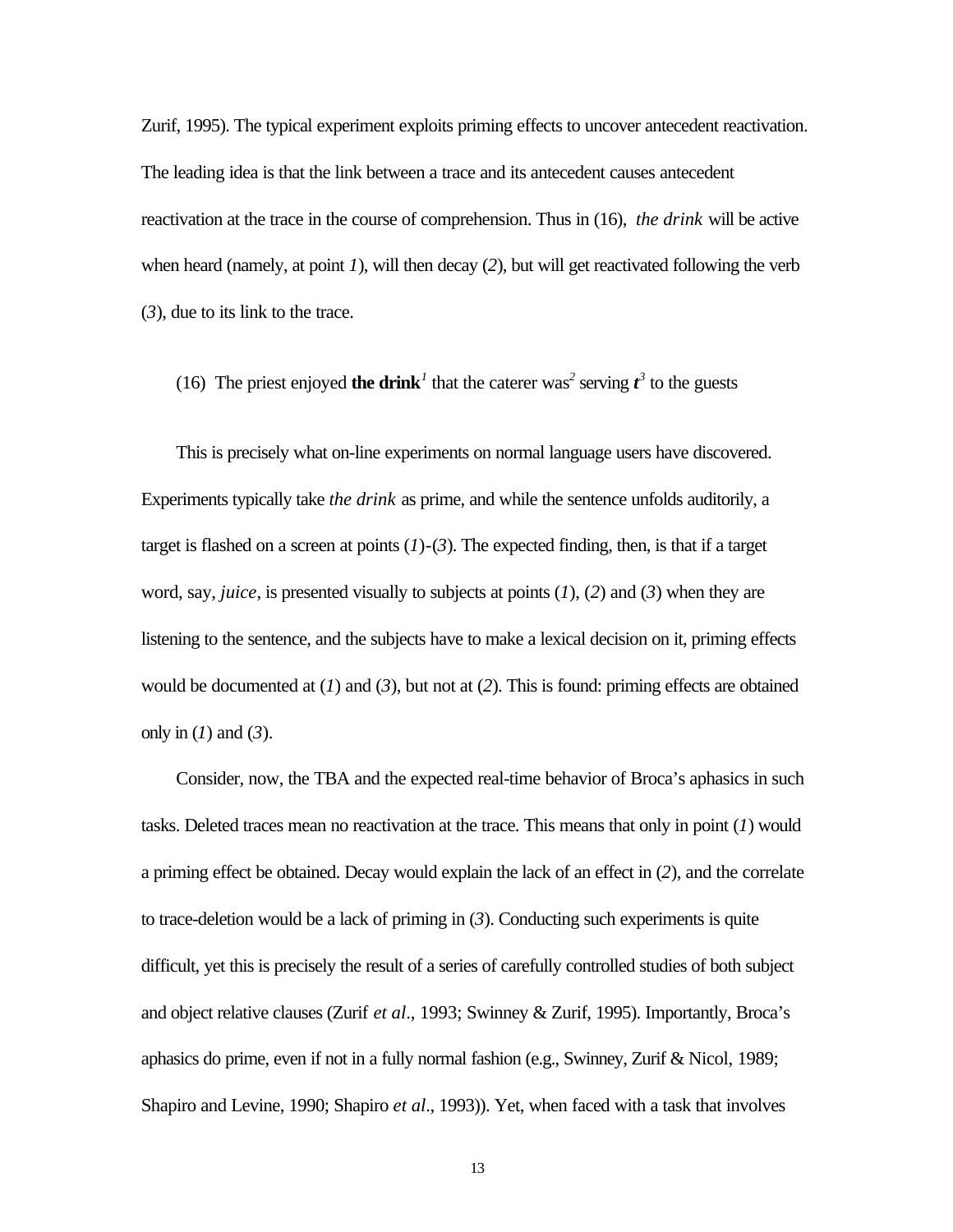priming within a movement-derived construction, they are seriously impaired. Finally, this failure is not characteristic of all aphasics, nor is it necessarily related to general comprehension skills: Wernicke's aphasics with posterior perisylvian lesions perform normally on this task, even though their comprehension abilities are severely compromised.

In sum, then, the claim that Trace-Deletion characterizes the comprehension deficit in Broca's aphasia is reasonably corroborated by the empirical record. The next step in an assessment of OAA is to compare the linguistic accounts of receptive and productive skills in Broca's aphasia. If they are equivalent, the OAA will be supported; otherwise, its validity will, at the very least, be in serious doubt.

### **4. OAA EXAMINED**

We must now compare the two accounts, that are repeated below.

(17) PRODUCTION

 Tree-Pruning Hypothesis (TPH, Friedmann & Grodzinsky, 1997, *simplified)*: Broca's aphasics cannot represent T; higher branches of the tree are pruned

(18) RECEPTION

Trace Based Account (TBA, Grodzinsky, 1995):

a. *Trace Deletion*: Traces in *J*-positions are deleted from agrammatic

representation

 b. *R(eferential)-strategy*: Assign a referential NP a role by its linear position iff it has no *J*-role.

The question is whether the TPH is derivable from the TBA, or vice versa, or, whether we

can generalize over both. It is unclear how the pruning of subtrees can be made to follow from

trace deletion; thus, (17) does not seem to follow from (17) . The opposite, however, is not an

impossibility. In fact, it has been proposed by Friedmann (1998), who seeks to derive the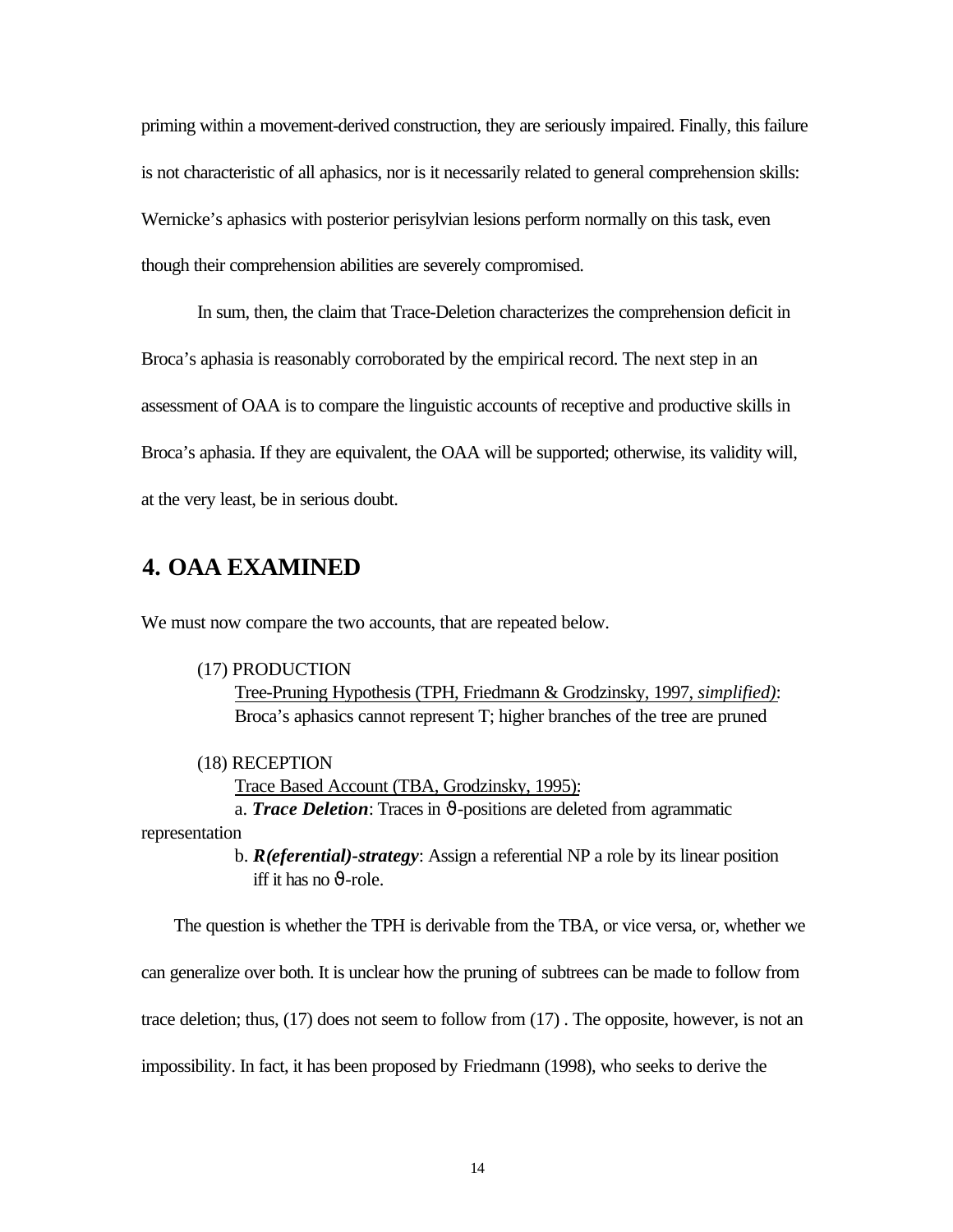recptive deficit from its productive counterpart. The intuition behind her proposal is that in all cases for which there are comprehension results, the moved antecedents of the deleted traces are in subject positions which, by the TPH, are pruned off. If this account will hold, then OAA is vindicated. Technical details aside, for the data above, this idea may work. Yet there are data that remain problematic for such an account, at least as stated. These are comprehension asymmetries, as well as direct contrasts between production and reception of language, mostly in the domain of verb movement.

If these problems are resolved, then OverArching Agrammatism will be vindicated. Zurif's original idea – that a supramodal account of the deficit is possible, and that as a consequence, Broca's area is home for certain syntactic abilities for all modalities – will, potentially, be correct, with the necessary refinements.

### **5. A TRIBUTE TO EDGAR ZURIF**

A good friend of mine, Gedon Medini, once told a story of Duke Ellington who, in a TV interview with him late in his life "was asked what he would like to say about the influences and events that shaped his starry life. He said something like this: `Ya know what it's like runnin' around life, like a maze, and ya comes to a corner and ya don't know which was to go, and then some guy is standing there and ya asks him `which way?' and he points and says, `That way,' and ya run and run until you come to another fellow and ya asks him, and he points and says `that way' - What I want to do today...is to thank all those guys who was standin' on these corners at the right time and pointed me off in the right way.'" (Medini, 1988).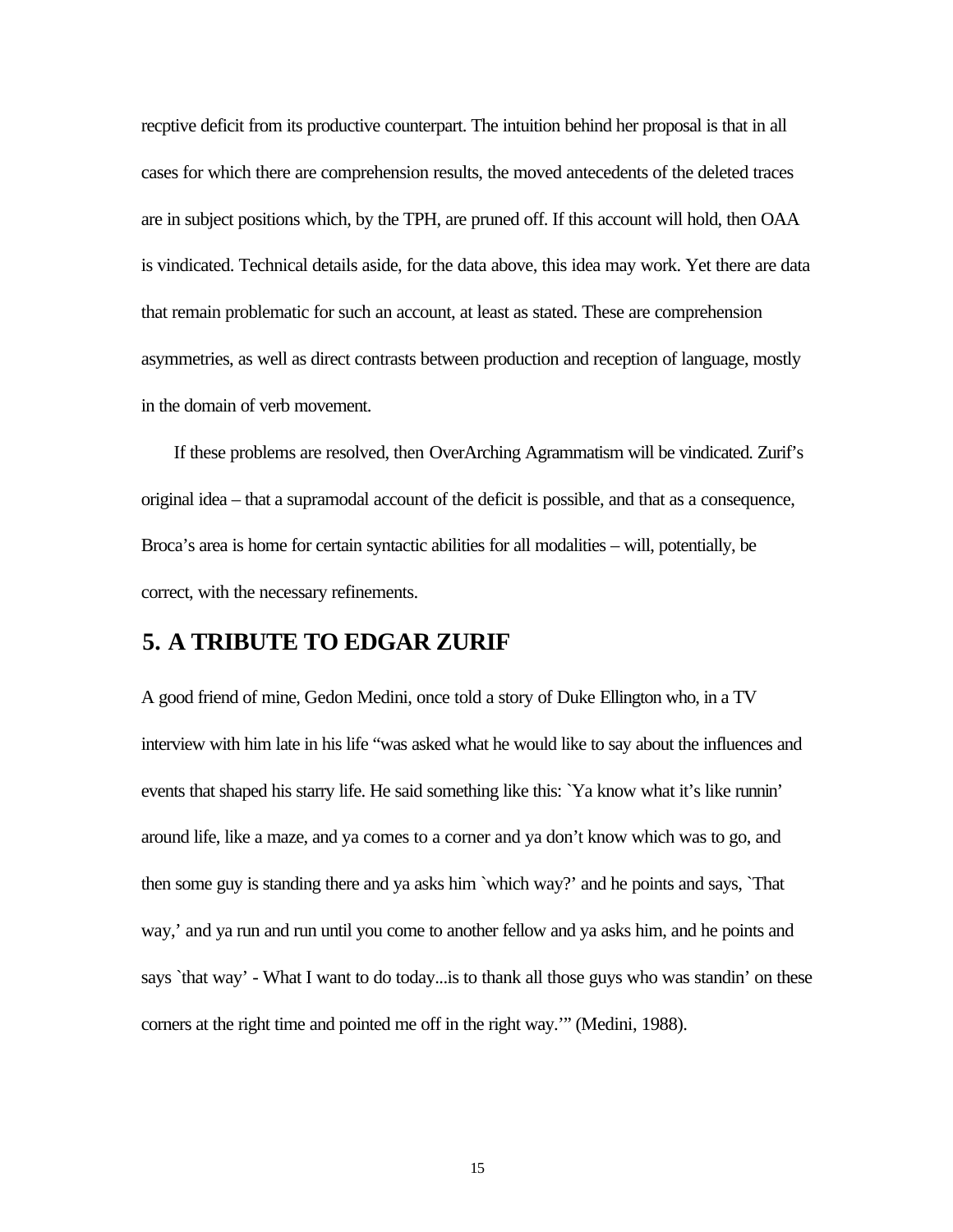People's scientific world view is shaped by many factors. In my own case, I can testify to

Edgar Zurif has been, for me, the guy around that corner. He was, after all, my doctoral thesis

advisor. But Edgar hasn't been just a mentor of mine. His role in the international quest for

understanding brain/language relations has been, in the past three decades, very central.

Moreover, few scientists of his generation are still as active and creative. Happy birthday,

Edgar.

#### **REFERENCES**

- Bradley, D. C., M. F. Garrett & E. B. Zurif. (1980). Syntactic deficits in Broca's aphasia. In D. Caplan (ed.), *Biological studies of mental processes*. Cambridge, MA: MIT Press.
- Caramazza, A., and E. B. Zurif. (1976). Dissociation of algorithmic and heuristic processes in sentence comprehension: Evidence from Aphasia. *Brain & Language 3*, 572 *-*582.
- Friedmann, N. (1994). Tense and Agreement in an agrammatic patient. MA thesis, Tel Aviv University.
- Friedmann, N. (1998). Functional categories in agrammatism. Doctoral dissertation, Tel Aviv University.

Friedmann N. & Y.Grodzinsky. (1997). Tense and Agreement in Agrammatic Production: Pruning the Syntactic Tree*. Brain & language, 56,* 397-425.

- Goodglass, H. (1968). Studies in the grammar of aphasics. In S. Rosenberg and J. Koplin, (eds.), *Developments in applied psycholinguistics research* . New York: Macmillan.
- Grodzinsky, Y. (1986). Language deficits and the theory of syntax. *Brain & Language, 27*, 135 *-*159.
- Grodzinsky, Y. (1990). *Theoretical perspectives on language deficits*. Cambridge, MA: MIT Press.
- Grodzinsky, Y. (1995). A restrictive theory of trace deletion in agrammatism. *Brain & Language, 51*, pp. 26- 5*1.*
- Grodzinsky, Y. M. Pinango, E. Zurif & D. Drai. The critical role of group studies in neuropsychology: comprehension regularities in Broca's aphasia. *Brain & Language, 67*, 134-147.
- Hagiwara, H. (1993). The breakdown of Japanese passives and *J-*role assignment principle by Broca's aphasics. *Brain & Language*, *45.3*, 318-339.
- Hagiwara, H. and P.Caplan. (1990). Syntactic Comprehension in Japanese aphasics: Effects of Category and Thematic role order. *Brain & language, 38*, 159-170.
- Hickok, G. and S. Avrutin. (1995). Comprehension of Wh-questions by two agrammatic Broca' aphasics. *Brain & Language, 51*, 10-26.
- Medini, Gedon. 1988. Clinical psychology in Israel: identity and directions. *Israeli Journal of Psychiatry, 25.2*, pp. 157-166.
- Saddy, D. (1995). Variables and events in the syntax of Agrammatic speech. *Brain & Language, 50(2),* 135- 150.
- Stowe, L.A.(1986). Parsing WH-constructions: Evidence for On-Line Gap Location. *Language and Cognitive Processes, 1*, 227-245.
- Swinney, D., Ford, M., Frauenfelder, U., & Bresnan, J. (1988). On the temporal course of gap-filling and antecedent assignment during sentence comprehension. In B. Grosz, R. Kaplan, M. Macken, & I. Sag (Eds.), *Language Structure and Processing*, Stanford, CA: CSLI.
- Swinney, D. & Zurif, E.(1995), Syntactic processing in aphasia. *Brain and Language, 50*, 225-239.
- Zurif, E.B. (1978). Language and the brain. In M. Halle, J. Bresnan & G. Miller, eds., *Linguistic theory and psychological reality*. Cambridge, MA: MIT Press.
- Zurif, E.B. (1980). Language mechanisms: a neuropsychological perspective. *American Scientist*, May.